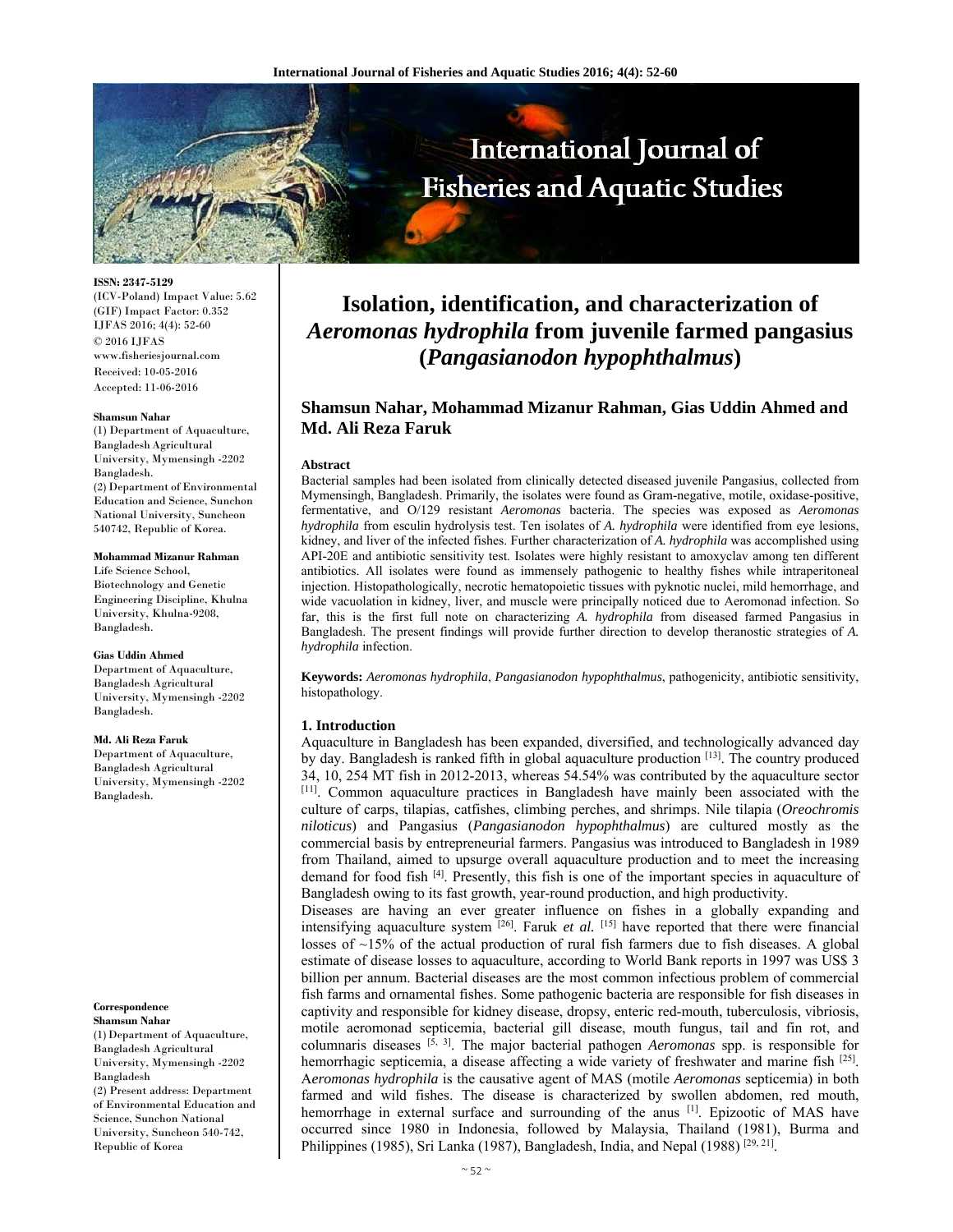It is considered to an opportunistic pathogen that causes disease only when fish are under stress. *A. hydrophila* were frequently isolated from various lesions of epizootic ulcerative syndrome (EUS) of different fishes [37, 30, 17]. Rashid *et al.* [27] have identified *A. hydrophila* from epizootic ulcerative syndrome (EUS) affected shing, *Heteropneustes fossilis*.

Pangasius is highly tolerant to adverse environmental conditions such as low dissolved oxygen, pH, and fluctuations of turbidity [7]. However, with rapid expansion and intensification of farming systems, there is a growing concern regarding the health and incidence of disease problems in the culture of this species. Ferguson *et al.* <sup>[16]</sup> have described bacillary necrosis in Vietnamese *P. hypophthalmus* that later identified to be caused by *Edwardsiella ictaluri* by Crumlish *et al.* [10]. Currently in Bangladesh, disease incidence is one of the major problems restricting Pangasius farming, especially at their juvenile stage. However, due to lack of diagnostic support and appropriate therapeutants, farmers are suffering from severe financial losses. Consistently, there is a serious lack of information on the pathogen associated with the diseases of farmed Pangasius in Bangladesh. Therefore, objectives of the present study were isolation, identification, and characterization of bacterial pathogens (*A. hydrophila*) of diseased juvenile farmed Pangasius. We identified pathognomonic signs of the disease by inducing clinical infection to the healthy fish. Additionally, the histopathological study on the infected fishes was conducted and antibiotic sensitivity of the pathogen was observed.

#### **2. Materials and Methods**

#### **2.1 Field investigation, collection of fish and water sample**

Pangasius showing clinical signs of disease were collected from a private fish farm of Muktagacha, Mymensingh, Bangladesh (24.7583° N, 90.2667° E). The farm contained seven stocking ponds each with an average area and depth of 30485.55 ft<sup>2</sup> and 2 ft respectively with well treated and a good water exchange system. The farm owner had stocked 0.5 inches sized 10-12 days old pangasius fry at a high density of about 37850 fries per decimal (~9 lac fry per hectare). The

higher mortality of the reared fish was noticed at winter season. The infected fish were brought to the Fish Disease Laboratory of the Department of Aquaculture, Bangladesh Agricultural University (BAU) for bacterial and histopathological analysis. Water samples were also taken from the diseased ponds to the laboratory for the determination of water quality parameters ―pH, dissolved oxygen (DO), ammonia (NH3), ammonium (NH4), phosphate  $(PO<sub>4</sub>)$ , nitrite  $(NO<sub>2</sub>)$ — using commercially available testing kit (Sera®, GmbH, Germany).

## **2.2 Isolation of pathogenic bacterial isolates**

The collected fishes were dissected under sterile conditions and bacterial swabs were taken aseptically using a sterile loop from kidney, liver, spleen, skin, and eye lesions. For isolation of bacteria, tryptic soy agar (TSA) medium (Difco™, Becton, Dickinson and Company, NJ, USA) was used. The inoculated plate was incubated at 24 °C for 48 h. A total of ten bacterial isolates were selected from the pure cultures and were maintained on TSA plates. The glycerol stock cultures were stored at -80 °C for long term preservation.

#### **2.3 Primary characterization and identification of isolates**

The experimental layout for the identification and characterization of collected isolates is depicted in Fig. 1. Freshly recovered pure isolates were used for primary characterization. The morphological characteristics of bacterial colonies including shape, size, and color were investigated on the TSA plates. Simultaneously, physiological characteristics were studied by observing the growth of each isolated colony at various temperatures  $(4, 24, 37,$  and  $40^{\circ}$ C) and different NaCl condition (0, 1, 2, 3 and 4%). Biochemical identification of the isolates was performed using Gram's staining, motility, oxidase, Oxidative-Fermentative (O-F), and O/129 sensitivity tests using standard methods described earlier <sup>[35]</sup>. Further characterizations of the isolates were conducted using the API-20E kit  $[6]$ . Esculin hydrolysis test was also performed for species determination of the Aeromonad group.



**Fig 1:** Sketch of primary identification of bacterial isolates. The original image from Tonguthai *et al*. [35] has been modified.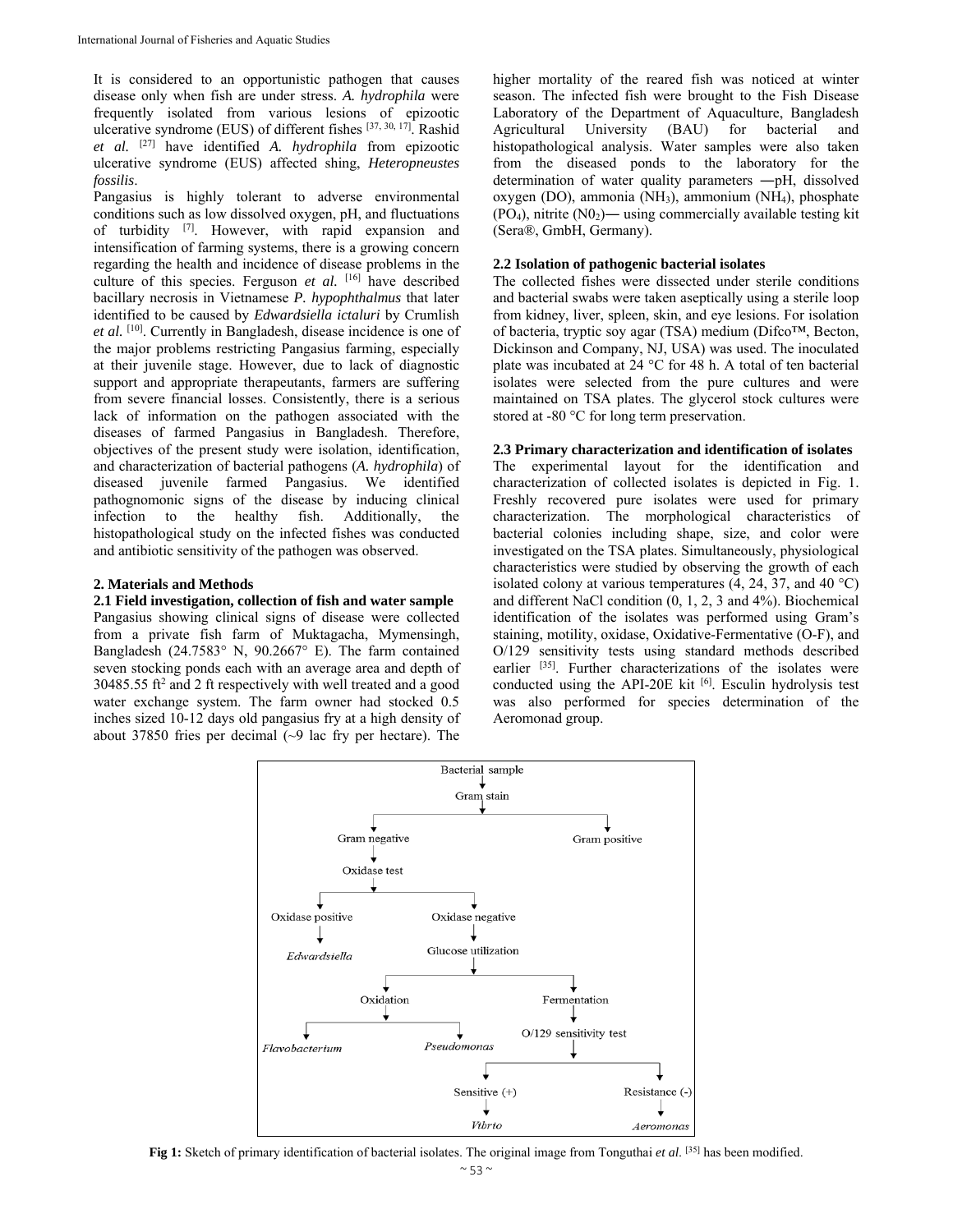### **2.3.1 Gram's staining**

Gram's staining was performed on a glass slide from a single bacterial colony by crystal violet solution (1 min), iodine solution (1 min), and safranine (2 min). The slide was washed properly by running tap water before the start of the next step. The slide image analyses were performed using a light microscope (Nikon Co., Tokyo, Japan).

## **2.3.2 Motility test**

Motility test was performed using "hanging drop" method from the bacteria cultured in both agar and broth media. Briefly, a drop of bacterial suspension was taken on a glass slide. The slide was then carefully reversed to allow hanging of the culture drop. Finally, the drop was observed under light microscope (Nikon Co., Tokyo, Japan).

#### **2.3.3 Oxidase test**

Oxidase test was performed using commercially available oxidase detection strips (Oxoid, Thermo Fisher Scientific Inc., Waltham, MA, USA). In briefly, a few amount of bacteria was placed on the strips containing oxidase reagents (N, Ndimethyl-1,4-phenylene diammonium chloride) and the color was observed after 10 seconds.

#### **2.3.4 O-F test**

Oxidative or fermentative glucose metabolism was examined using O-F basal medium containing bromothymol blue (Difco™, Becton, Dickinson and Company, NJ, USA) with  $10\%$  (w/v) dextrose,  $10\%$  (w/v) lactose and  $10\%$  (w/v) saccharose. Briefly, a single bacterial colony was stabbed into freshly prepared tubes of O-F medium in both anaerobic (with liquid paraffin) and aerobic (without paraffin) conditions. The color of the medium was examined after incubating the tubes at 24°C for 24 h.

## **2.3.5 O/129 sensitivity test**

The test was performed using commercially available diagnostic discs (Oxoid, Thermo Fisher Scientific Inc., Waltham, MA, USA). Briefly, the suspended bacterial culture in sterile distilled water was carefully spread over the TSA plates (containing 1.5% NaCl) and let it dry for one minute. Then both 10g and the 150g discs of O/129 was placed over the plate and pressed firmly downwards. The plate was inverted and incubated at 24°C for 24 h.

#### **2.3.6 API-20E microbiological identification**

API-20E microbial identification kit (BioMérieux Marcyl'Étoile, France) was used to perform 21 biochemical tests at a time. The sample was prepared by suspending a single colony from a fresh culture into 5 ml of sterile saline solution. Then the suspension was carefully inoculated in all the tube sections according to the manufacturer instructions. The cupule sections of |CIT|, |VP| and |GEL| were completely filled up with the sample. For the ADH, LDC, ODC,  $H_2S$  and URE tests, the cupule sections were filled with sterile mineral oil to make an anaerobic condition. The prepared strip was covered with a lid and incubated for 2 days at 24°C. After incubation, all reactions were recorded.

## **2.3.7 Esculin hydrolysis**

For esculin hydrolysis test, bile esculin agar medium (Difco™, Becton, Dickinson and Company, NJ, USA) was used to identify the Aeromonad species. Sterile tubes were used for slant preparation of the medium. Isolates were

inoculated on the bile esculin agar slants and left them for incubation at 24 °C for 24 h. The reaction color was recorded after incubation.

#### **2.4 Antibiotic sensitivity test**

The antibiotic susceptibility of *Aeromonas* sp. was determined by the disc diffusion method. Ten different discs of antibiotic were chloramphenicol (30µg/disc), oxytetracycline (30µg/disc), trimethoprim (25µg/disc), erythromycin (15µg/disc), streptomycin (25µg/disc), chlortetracycline (30µg/disc), nitrofurantoin (300µg/disc), amoxyclav (30µg/disc), doxycycline hydrochloride (30µg/disc), and azithromycine (15µg/disc) (Oxoid, Thermo Fisher Scientific Inc., Waltham, MA, USA). Briefly, 200 µl of suspended culture in sterile distilled water was taken and spread over the surface of Mueller-Hinton agar (Thermo Fisher Scientific Inc., Waltham, MA, USA) plate. After drying, the antibiotic discs were placed over the plates and incubated at 24 °C for 24 h. The degree of sensitivity of *A. hydrophila* isolates to ten antibiotics was determined by measuring the zone of clearance around the antibiotic discs.

#### **2.5 Determination of colony forming unit (cfu ml-1)**

Colony forming units (cfu ml<sup>-1</sup>) were determined according to the drop count method described previously [23]. Several replicated drops  $(20 \mu l \text{ drop}^{-1})$  of 10-fold seven times diluted bacterial suspension was put on TSA plates and estimated the cfu ml<sup>-1</sup> using following formula: cfu ml<sup>-1</sup> = number of colonies  $\times$  20(volume added)  $\times$  dilution factor  $\times$  50

#### **2.6 Determination of pathogenicity**

For pathogenicity test, 8 to 10 g weighed known healthy stocks of *P. hypoththalmus* was acclimatized for 4 days in 15 litre capacity in a well-labelled glass aquarium. Fish were injected either intramuscularly (IM) or intraperitoneally (IP) with pre-prepared 0.1 ml of bacterial suspension contains 1.6 x108 cfu ml-1. Control groups were injected either IM or IP with 0.1 ml of sterile saline. The each group  $(n = 10)$  of fish were monitored for 14 days with daily replacement of water (one-third), removal of dead fish and debris. The mortality and morbidity were recorded on daily basis. Necroscopy was involved gross external and internal examinations of fish and inoculation of bacteria from kidney on TSA plate were done.

#### **2.7 Histological procedure**

Samples (1 cm<sup>3</sup>) from muscle with skin, gills, liver, and kidney were collected aseptically from the infected fish and were fixed in 10% buffered formalin. The samples were then trimmed and processed in an automatic tissue processor (Shandon Citadel 1000, GMI, USA) for dehydration, clearing, and infiltration for 21 hours. Then the samples were embedded, trimmed, sectioned (5 µm thick ribbon) and stained with hematoxylin and eosin<sup>[28]</sup>. Finally observed them under a compound microscope (Olympus) and photomicrographs of the stained sections were obtained by using a photomicroscope (Olympus-CH-2, New York Microscope Company, Inc.).

#### **3. Results**

Maximum precaution has been taken to minimize the suffering of the fish and to protect other persons and animals.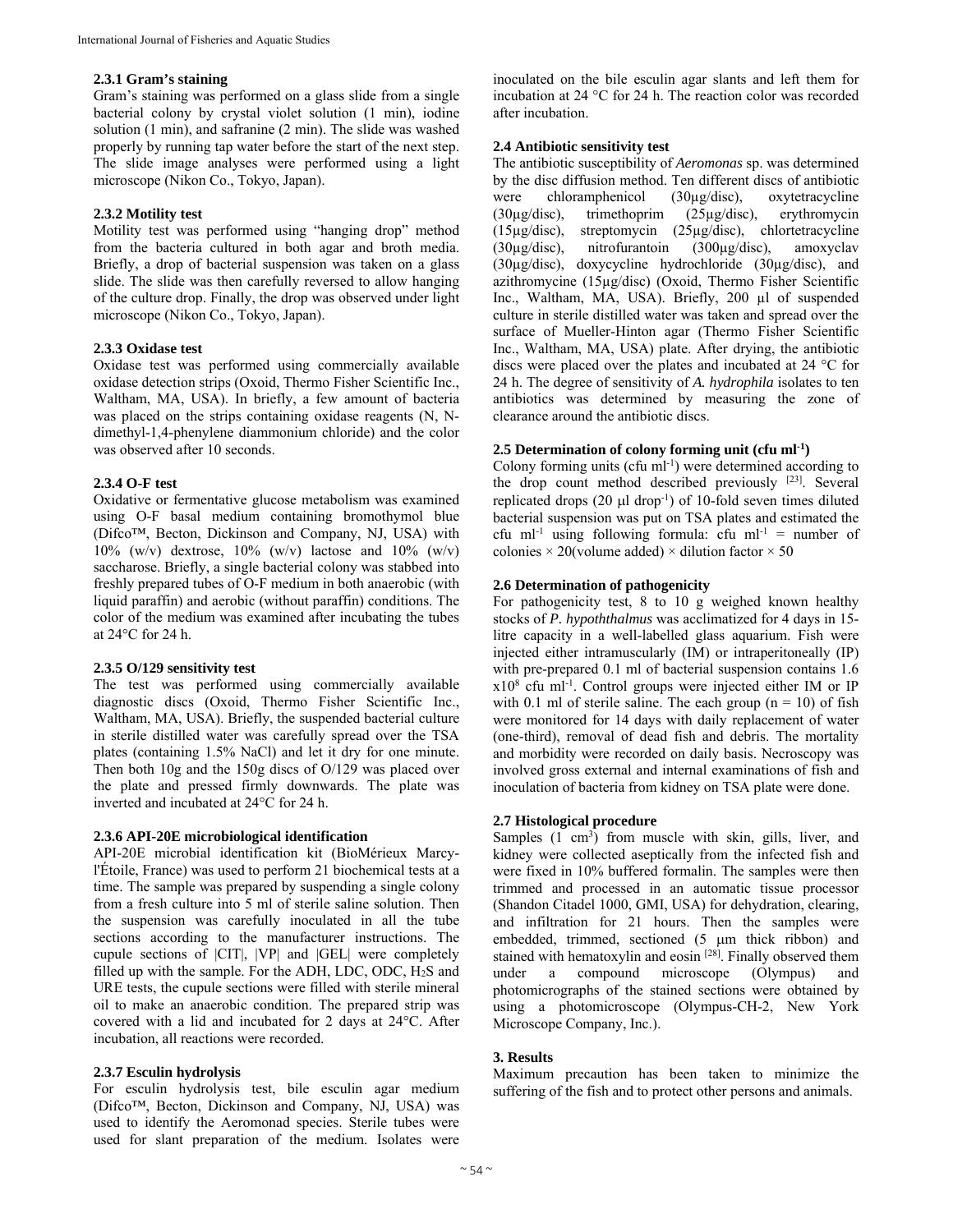#### **3.1 Water quality of selected ponds and clinical signs of diseased fish**

The temperature, pH, dissolved oxygen (DO), ammonia (NH<sub>3</sub>), ammonium (NH<sub>4</sub>), phosphate (PO<sub>4</sub>), and nitrite (NO<sub>2</sub>) content of water collected from two ponds of the selected area were 18°C, 7.5-8.0, 4-6 ppm, 0.05-0.1 ppm, 0 ppm, 0-1.0 ppm, and 0-0.1 ppm, respectively. The diseased fishes collected for the experiments were 10-15 g weight and 12-14 cm length. Grossly, periorbital oedema and corneal opacity were the prominent eye lesions. Clinically, there was bilateral exophthalmia with superficial reddening around the eyes and mouth (Fig. 2A). Hemorrhagic ulceration at the base of the fins was also noticed (Fig. 2B). Kidney, spleen, and liver were hemorrhagic, enlarged and the presence of congested blood vessels was noted (Fig. 2C).



**Fig 2:** Clinical signs of diseased farmed Pangasius (*P. hypophthalmus*). (A) Bilateral exophthalmia with superficial reddening around the eyes and mouth. (B) Hemorrhagic ulceration at the base of the fins. (C) Swollen and enlarged liver (white arrow), and kidney (red arrow).

## **3.2 Bacteriological observation and morphological characteristics of isolates**

A total 10 bacterial isolates were recovered from diseased fish (Table 1), and *A. hydrophila* was identified based on the morphological, conventional, and biochemical analysis as described in methods section. Morphologically the isolated colonies showed yellowish opaque, round, convex, smooth edged, and semi-translucent colonies on TSA plates (Fig. 3A and 3B). They were gram-negative, rod-shaped bacteria (Fig. 3C and 3D).



**Fig 3:** Morphological characteristics of *A. hydrophila*. (A-B) Single colonies of P1EL. (B-C) Gram's stained bacteria under light microscope.

| <b>Table 1:</b> List of the freshly collected bacterial isolates from |
|-----------------------------------------------------------------------|
| pangasius                                                             |

| <b>Fish host</b>                              | <b>Recovery site</b> | <b>Laboratory Code</b> |
|-----------------------------------------------|----------------------|------------------------|
| Pangasius<br>(Pangasianodon<br>hypophthanmus) |                      | P1EL                   |
|                                               | Eye lesion           | P <sub>2</sub> EL      |
|                                               |                      | P3EL                   |
|                                               |                      | P1K                    |
|                                               | Kidney               | P <sub>2</sub> K       |
|                                               |                      | P3K                    |
|                                               |                      | P <sub>1</sub> L       |
|                                               | Liver                | P2L                    |
|                                               |                      | P3L                    |
|                                               |                      | P4L                    |

#### **3.3 Biochemical characterization**

The biochemical characteristics of the isolates those measured by conventional methods were summarized in Table 2. All isolates were oxidase-positive, fermentative, motile, O/129 resistant, and hydrolyze esculin. The bacteria were capable of producing acid from arabinose, whereas acid and gas from different sugar media such as maltose, sucrose, and dextrose. Consequently, the isolates showed positive growth at 37 °C with the optimum at 24 °C but no growth found at 4°C and 40 °C. Additionally, they were capable of growing in 0-1% NaCl, however, no growth was noted in 2-4% NaCl media.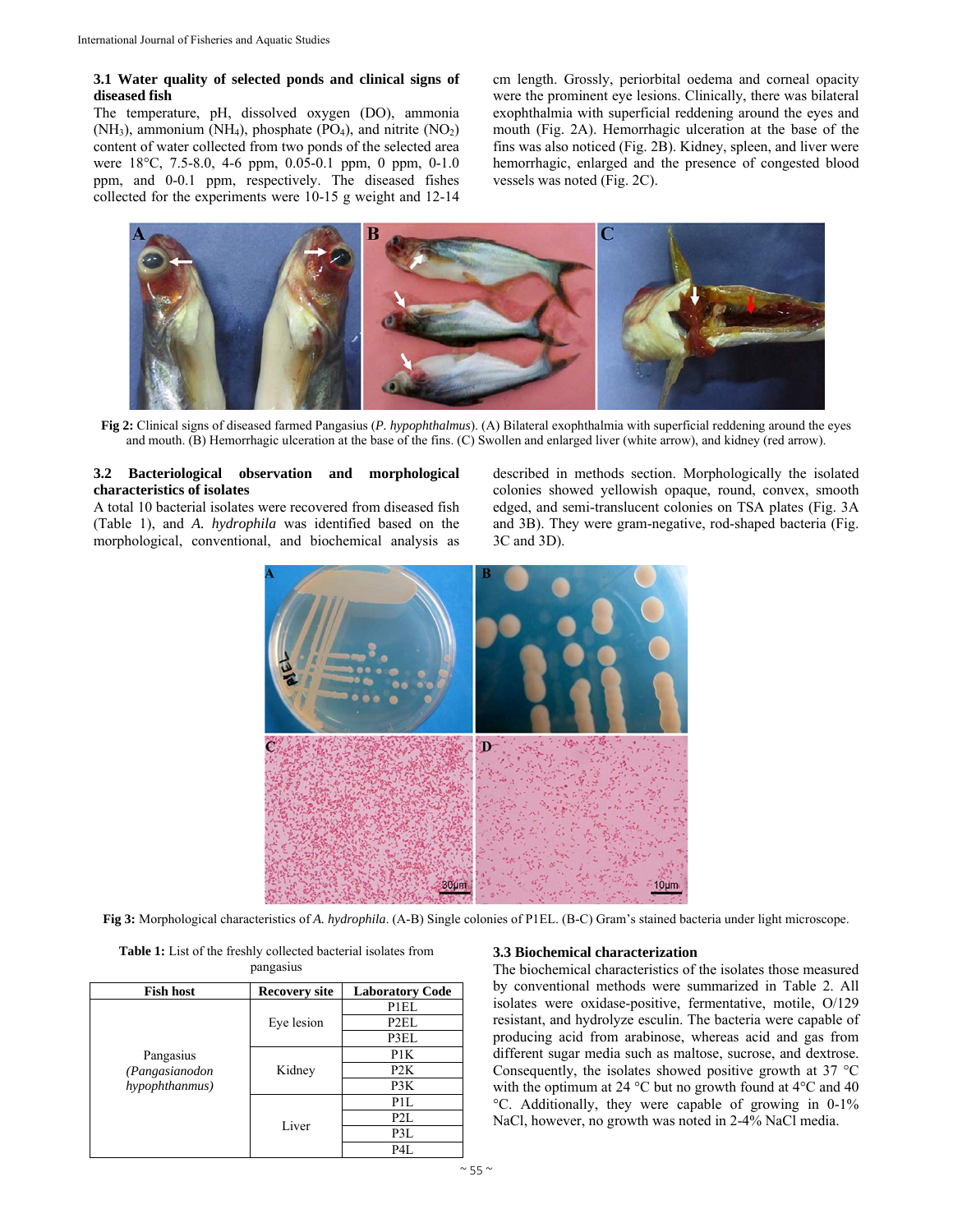| <b>Characteristics</b>    |              | Response of A. hydrophila isolates |                          |                              |                          |                          |                          |                          |                          |                          |                          |
|---------------------------|--------------|------------------------------------|--------------------------|------------------------------|--------------------------|--------------------------|--------------------------|--------------------------|--------------------------|--------------------------|--------------------------|
|                           |              | <b>P1EL</b>                        | P <sub>2EL</sub>         | P3EL                         | P1K                      | P2K                      | P3K                      | P <sub>1</sub> L         | P2L                      | P3L                      | P <sub>4</sub> L         |
| Gram reaction             |              |                                    | -                        |                              | $\overline{\phantom{0}}$ |                          | $\overline{\phantom{0}}$ | $\overline{\phantom{a}}$ |                          |                          |                          |
| Shape                     |              | Rod                                | Rod                      | Rod                          | Rod                      | Rod                      | Rod                      | Rod                      | Rod                      | Rod                      | Rod                      |
| Motility                  |              | $^{+}$                             | $+$                      | $^{+}$                       | $+$                      | $+$                      | $+$                      | $^{+}$                   | $^{+}$                   | $^{+}$                   | $+$                      |
| Oxidase                   |              | $^{+}$                             | $+$                      | $^{+}$                       | $+$                      | $+$                      | $^{+}$                   | $^{+}$                   | $^{+}$                   | $^{+}$                   | $+$                      |
| $O/129$ sensitivity       |              | $\overline{\phantom{a}}$           | $\blacksquare$           | $\overline{\phantom{a}}$     | $\overline{\phantom{a}}$ | ۰                        | ٠                        | $\blacksquare$           | $\overline{\phantom{a}}$ | $\overline{\phantom{a}}$ | $\overline{\phantom{a}}$ |
| O/F                       |              | F                                  | F                        | F                            | F                        | F                        | F                        | F                        | F                        | F                        | F                        |
| Esculin hydrolysis        |              | $^{+}$                             | $+$                      | $^{+}$                       | $^{+}$                   | $+$                      | $+$                      | $+$                      | $+$                      | $^{+}$                   | $^{+}$                   |
| <b>TSI</b>                |              | $+$                                | $+$                      | $^{+}$                       | $+$                      | $+$                      | $^{+}$                   | $^{+}$                   | $^{+}$                   | $^{+}$                   | $+$                      |
| Acid from arabinose       |              | $+$                                | $+$                      | $+$                          | $+$                      | $+$                      | $^{+}$                   | $+$                      | $^{+}$                   | $+$                      | $+$                      |
| Acid and gas production   | Maltose      | $^{+}$                             | $+$                      | $+$                          | $+$                      | $^{+}$                   | $^{+}$                   | $^{+}$                   | $^{+}$                   | $^{+}$                   | $+$                      |
|                           | Sucrose      | $^{+}$                             | $+$                      | $+$                          | $+$                      | $^{+}$                   | $^{+}$                   | $^{+}$                   | $^{+}$                   | $^{+}$                   | $+$                      |
|                           | Dextrose     | $+$                                | $+$                      | $^{+}$                       | $+$                      | $+$                      | $^{+}$                   | $+$                      | $+$                      | $+$                      | $^{+}$                   |
| Growth at different temp. | $4^{\circ}C$ | $\overline{\phantom{a}}$           | $\overline{\phantom{a}}$ | $\qquad \qquad \blacksquare$ | $\overline{\phantom{0}}$ | $\overline{\phantom{0}}$ | $\overline{\phantom{a}}$ | $\overline{\phantom{a}}$ | $\overline{\phantom{0}}$ | $\overline{\phantom{0}}$ | ۰                        |
|                           | $37\,^0C$    | $^{+}$                             | $+$                      | $+$                          | $+$                      | $+$                      | $+$                      | $^{+}$                   | $+$                      | $^{+}$                   | $+$                      |
|                           | 40 °C        | ٠                                  | ÷,                       | $\blacksquare$               | $\blacksquare$           | $\equiv$                 | ٠                        | $\blacksquare$           | $\blacksquare$           | $\overline{\phantom{a}}$ | ۰                        |
| Growth in NaCl            | $0\%$        | $^{+}$                             | $+$                      | $+$                          | $+$                      | $^{+}$                   | $+$                      | $^{+}$                   | $+$                      | $^{+}$                   | $^{+}$                   |
|                           | $1\%$        | $^{+}$                             | $+$                      | $+$                          | $+$                      | $+$                      | $^{+}$                   | $+$                      | $^{+}$                   | $^{+}$                   | $+$                      |
|                           | 2%           | $\overline{\phantom{0}}$           | $\overline{\phantom{a}}$ | ۰                            | $\overline{\phantom{a}}$ | ٠                        | $\overline{\phantom{a}}$ | $\blacksquare$           | $\overline{\phantom{a}}$ | $\overline{\phantom{a}}$ | $\overline{\phantom{0}}$ |
|                           | 3%           | $\overline{\phantom{0}}$           | $\overline{\phantom{a}}$ | ۰                            | $\overline{\phantom{a}}$ | ٠                        | $\overline{\phantom{a}}$ | $\blacksquare$           | $\overline{\phantom{a}}$ | $\overline{\phantom{0}}$ | $\blacksquare$           |
|                           | 4%           | $\overline{\phantom{0}}$           | $\overline{\phantom{a}}$ | $\overline{\phantom{a}}$     | $\overline{\phantom{a}}$ | $\overline{\phantom{0}}$ | $\overline{\phantom{a}}$ | $\blacksquare$           | $\overline{\phantom{a}}$ | ۰                        | $\overline{\phantom{a}}$ |

**Table 2.** Biochemical characteristics of *A. hydrophila* isolates determined by conventional methods

F: Fermentative; (+): Positive response; (-): Negative response

### **3.4 API-20E microbiological identification**

Twenty-one biochemical tests were performed using the commercially available API-20E microbiological kit as described in methods. The positive or negative reactions of all isolates were recorded and summarized in Table 3. All isolates gave positive results by reacting with betagalactosidase, arginine dihydrolase, lysine decarboxylase, sodium citrate, urea, tryptophan deaminase, tryptophane, sodium pyruvate, gelatinase, glucose, mannitol, sucrose, melibiose, amygdalin, and arabinose. However, negative reactions were shown for ornithine decarboxylase,  $H_2S$ production, inositol, sorbitol, and rhamnose (Table 3).

**Table 3:** Biochemical characteristics of isolates determined through the API 20E kit.

| <b>Characteristics</b>  | <b>Response to isolates</b> |                              |                          |                          |                          |                          |                  |                          |        |                          |  |
|-------------------------|-----------------------------|------------------------------|--------------------------|--------------------------|--------------------------|--------------------------|------------------|--------------------------|--------|--------------------------|--|
|                         | <b>P1EL</b>                 | P <sub>2EL</sub>             | P3EL                     | P1K                      | P2K                      | P3K                      | P <sub>1</sub> L | P2L                      | P3L    | P <sub>4</sub> L         |  |
| Beta-galactosidase      | $+$                         | $+$                          | $^{+}$                   | $^{+}$                   | $+$                      | $+$                      | $+$              | $+$                      | $^{+}$ | $^{+}$                   |  |
| Arginine dihydrolase    | $+$                         | $+$                          | $^{+}$                   | $+$                      | $+$                      | $^{+}$                   | $+$              | $+$                      | $+$    | $^{+}$                   |  |
| Lysine Decarboxylase    | $^{+}$                      | $+$                          | $^{+}$                   | $+$                      | $+$                      | $^{+}$                   | $+$              | $+$                      | $^{+}$ | $+$                      |  |
| Ornithine Decarboxylase |                             | ۰                            | ٠                        | $\blacksquare$           | $\overline{\phantom{0}}$ | $\overline{\phantom{0}}$ |                  | $\overline{\phantom{0}}$ | ۰      |                          |  |
| Citrate utilisation     | $+$                         | $+$                          | $^{+}$                   | $^{+}$                   | $+$                      | $+$                      | $+$              | $^{+}$                   | $^{+}$ | $^{+}$                   |  |
| $H2S$ production        | -                           | $\overline{\phantom{a}}$     | $\overline{\phantom{a}}$ | $\overline{\phantom{0}}$ | -                        | ٠                        | ۰                | ۰                        | ۰      |                          |  |
| Urease production       | ۰                           | ۰                            | ۰                        | $\overline{\phantom{0}}$ | ۰                        | ٠                        | ۰                | $\overline{\phantom{0}}$ | ۰      | -                        |  |
| Tryptophane deaminase   | $^{+}$                      | $+$                          | $+$                      | $+$                      | $^{+}$                   | $+$                      | $+$              | $+$                      | $+$    | $+$                      |  |
| Indole production       | $^{+}$                      | $^{+}$                       | $^{+}$                   | $^{+}$                   | $^{+}$                   | $^{+}$                   | $+$              | $+$                      | $+$    | $^{+}$                   |  |
| Acetoin production      | $+$                         | $+$                          | $^{+}$                   | $^{+}$                   | $+$                      | $^{+}$                   | $+$              | $+$                      | $+$    | $+$                      |  |
| Gelatinase              | $+$                         | $^{+}$                       | $+$                      | $+$                      | $+$                      | $^{+}$                   | $+$              | $+$                      | $+$    | $^{+}$                   |  |
| Glucose                 | $^{+}$                      | $^{+}$                       | $^{+}$                   | $^{+}$                   | $+$                      | $^{+}$                   | $+$              | $+$                      | $+$    | $+$                      |  |
| Mannitol                | $+$                         | $+$                          | $^{+}$                   | $+$                      | $+$                      | $^{+}$                   | $+$              | $+$                      | $+$    | $+$                      |  |
| Inositol                | -                           | $\qquad \qquad \blacksquare$ |                          | ۰                        | ۰                        | ٠                        |                  | ۰                        | -      |                          |  |
| Sorbitol                | $\overline{\phantom{0}}$    | ۰                            | ۰                        | $\overline{\phantom{0}}$ | ۰                        | ٠                        | ۰                | $\overline{\phantom{0}}$ | ۰      | $\overline{\phantom{a}}$ |  |
| Rhamnose                | -                           | $\qquad \qquad \blacksquare$ | ۰                        | ۰                        | -                        | ٠                        |                  | $\overline{\phantom{a}}$ | ۰      | $\overline{\phantom{0}}$ |  |
| Sucrose                 | $^{+}$                      | $^{+}$                       | $^{+}$                   | $^{+}$                   | $+$                      | $+$                      | $+$              | $+$                      | $+$    | $^{+}$                   |  |
| Melibiose               | $+$                         | $+$                          | $^{+}$                   | $+$                      | $+$                      | $+$                      | $+$              | $+$                      | $+$    | $+$                      |  |
| Amygdalin               | $+$                         | $+$                          | $^{+}$                   | $+$                      | $+$                      | $+$                      | $+$              | $+$                      | $+$    | $+$                      |  |
| Arabinose               | $+$                         | $^{+}$                       | $^{+}$                   | $^{+}$                   | $+$                      | $^{+}$                   | $+$              | $^{+}$                   | $+$    | $+$                      |  |

#### **3.5 Antibiotic sensitivity test**

Eight isolates were found to be sensitive to doxycycline, erythromycin, chloramphenicol, azithromyc in, chlortetracycline, streptomycin, trimethoprim, chlortetracycline, streptomycin, trimethoprim, oxytetracycline, and nitrofurantoin whereas resistant to amoxyclav. Isolates showed highest cumulative sensitivity to chloramphenicol and lowest to amoxyclav and erythromycin. Other two isolates (P1EL and P4L) showed sensitivity to all of the antibacterial agents (Fig. 4A and B).

#### **3.6 Pathogenicity test**

The percent cumulative mortality (PCM) obtained upon termination of the trial (14 days post-challenge) were ranged from 40% to 100% for different isolates using infection through IM and IP routes. Simultaneously, IP route was found comparatively more effective for infecting juvenile *P. hypophthalmus* than IM route. Isolates P1EL and P2EL were found more pathogenic, followed by P1K and P4L isolates. Isolated P1EL and P2EL were showed 100% PCM in IP infection (Fig. 4D). However, in IM infection, the PCM was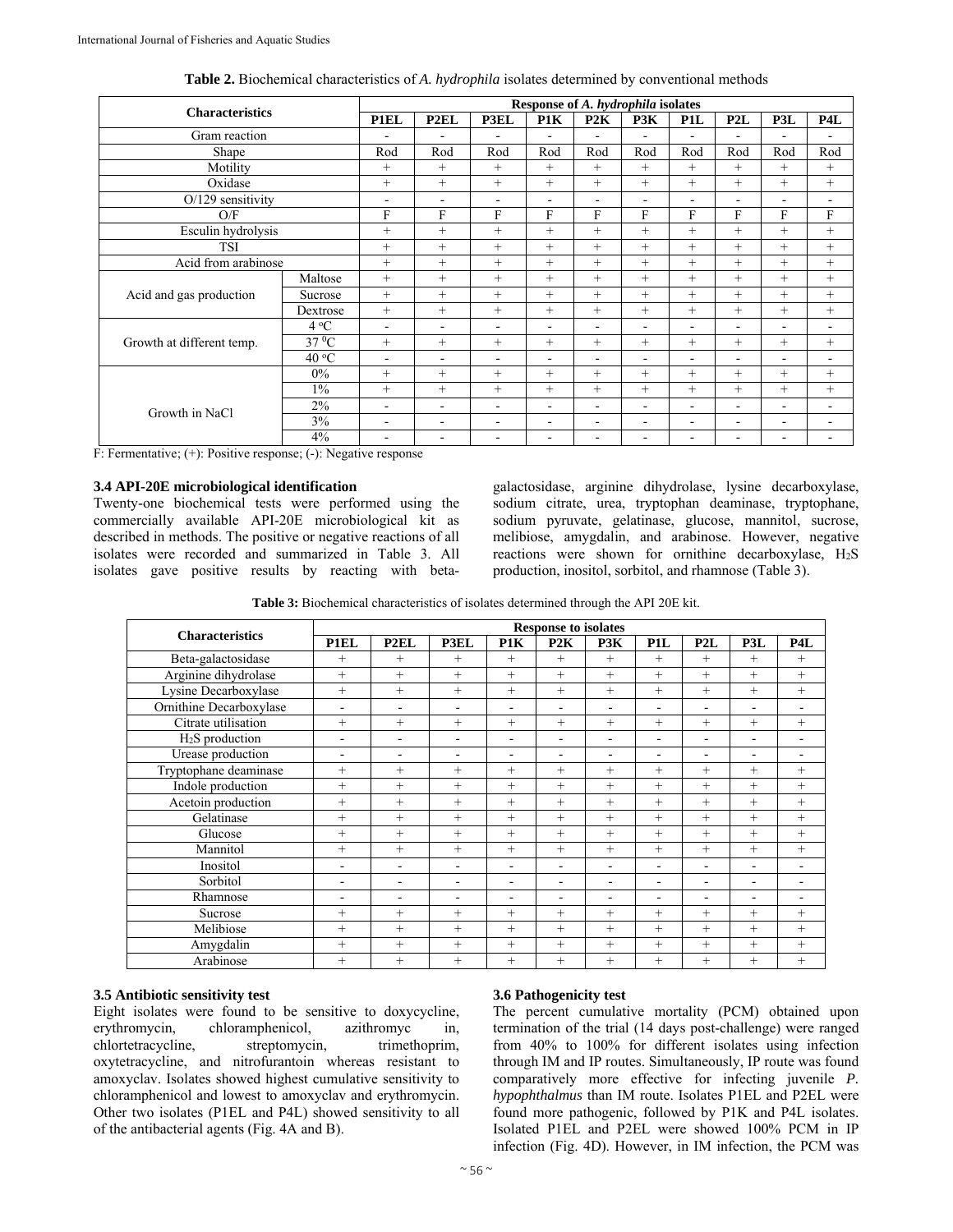found 70 and 80%, respectively (Fig. 4C). No deaths occurred in the control group over the course of the trial. Additionally we found that the injected fishes showed the same clinical signs as the diseased fish.

#### **3.7 Histopathological observation**

Histopathologically, kidney, liver and muscle of *P. hypophthalmus* were found affected due to aeromonad infection. Degeneration and loss of renal tubules were evident in the kidney section of affected fish. Necrotic hemopoietic tissues with many pyknotic nuclei, mild hemorrhage, and wide vacuolation were also noted in the kidney (Fig. 5A and B). Necrotic hepatocytes, pyknosis, and vacuolation were observed in liver (Fig. 5C and D). In addition, the epidermis and dermis of the skin of the infected fish were almost lost and colonies of bacteria were found in myotomes of muscle (Fig. 5E and F).



**Fig 4:** Antibiotic sensitivity and pathogenicity test. (A) Sensitivities of *A. hydrophila* isolates to different antibiotics (AMC: Amoxyclav, AZM: Azithromycin, C: Chloramphenicol, CT: Chlortetracycline, DO: Doxycycline, E: Erythromycin, O: Oxytetracycline, S: Streptomycin, NIT: Nitrofurantoin, TR: Trimethoprim, R: Resistance). (B) Cumulative sensitivities of *A. hydrophila* isolates to different antibiotics. (C). Percent cumulative mortality of fish by intramuscular infection with A. hydrophila at 14 days post-challenge. (D). Percent cumulative mortality by intraperitoneal infection at 14 days post-challenge.

#### **4. Discussion**

*A. hydrophila* sp. is a ubiquitous pathogenic bacterium in fresh water that causes significant losses to the aquaculture industry. The present study examined the occurrence of *Aeromonas* sp. infection in juvenile *P. hypophthalmus*. Ten strains of *A. hydrophila* were isolated, identified, and characterized from clinically diseased fish. An intensive search in literature reported that several pathogenic bacterial genera-*Aeromonas*, *Micrococcus*, *Edwardsiella*, *Pseudomonas, Coryneformes*, *Flavobacterium*, *Enterobacteriaceae*, *Acinetobacter*, *Achoromobacter,* and *Alcaligenes-* were reported in farmed Thai pangas in Bangladesh [32]. However, we showed the first comprehensive report for the isolation and characterization of *A. hydrophila* from exotic farmed pangasius in Bangladesh. Previously, Mamnur Rashid *et al.* <sup>[22]</sup> have isolated / identified the same

bacterial species from naturally infected farmed silver carp in Bangladesh.

Clinical signs associated with the Aeromonad infection observed in the present study were bilateral exophthalmia with superficial reddening around the eyes and mouth (Fig. 2A). Hemorrhagic ulceration was also noticed at the base of the fins (Fig. 2B). Internally, the kidney and liver were swollen and rounded enlarged spleen was observed (Fig. 2C). Consistent with the current findings, hemorrhagic septicemia was also reported in fish (Milkfish, *Chanos chanos*) due to *A. hydrophila* infection, especially when fish are under stress  $[34, 8]$ . Sindermann  $[33]$  has stated that the opportunistic pathogen (such as *A. hydrophila*) causes infection only when the host resistance has been lowered by environmental stress factors, such as high organic load, overcrowding, and sub-lethal oxygen levels. Therefore, an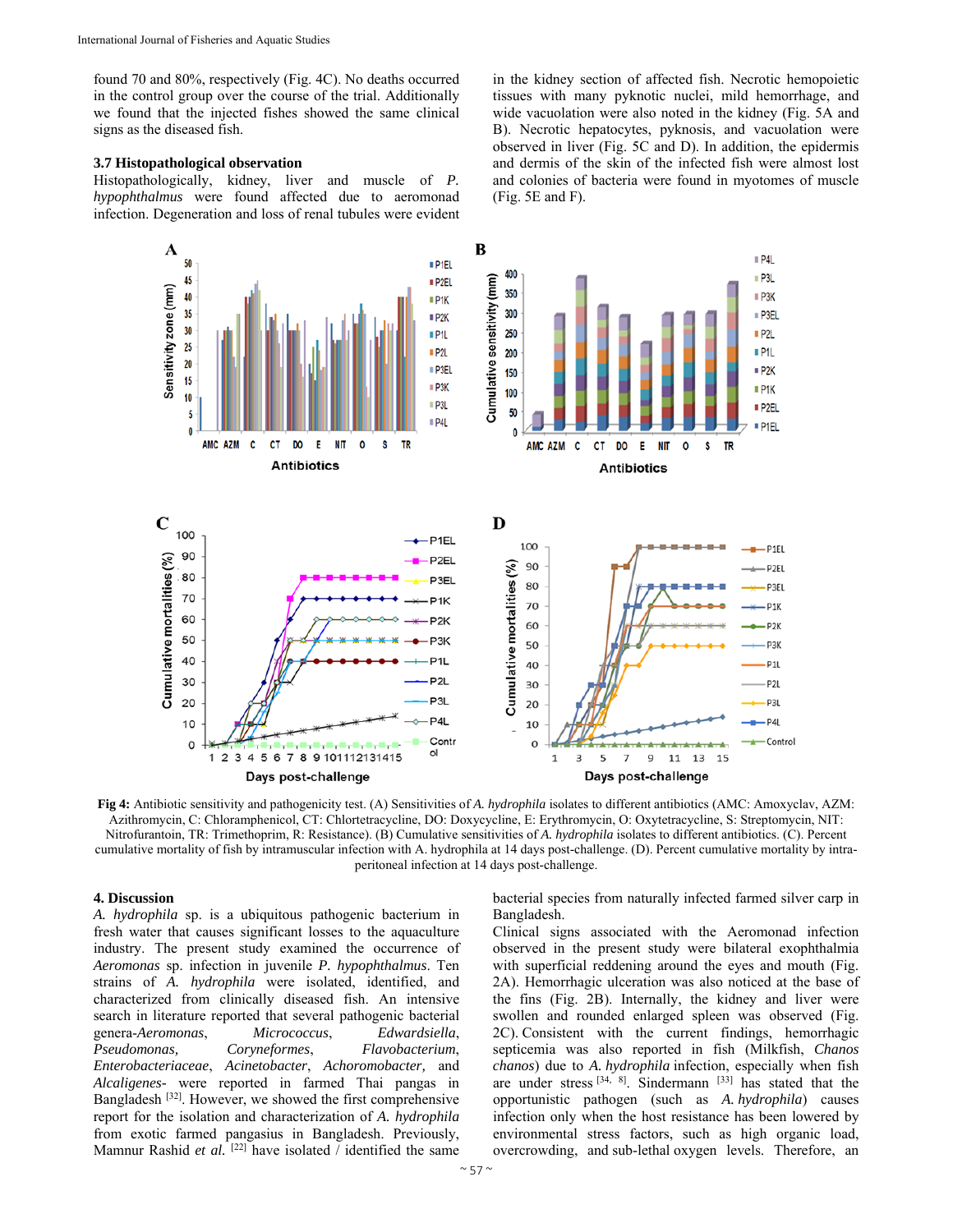extremely higher stocking density of the fish (about 37850 fries per decimal) observed in the current investigation may be a major risk factor of the disease susceptibility. In addition, the low water depth (2ft in average) in the selected ponds with sudden fall of temperature (from 25° to 18 °C) could be other contributing factors for the infection.



**Fig 5:** Cross section of kidney, liver, and muscle of *P. hypophthanmus.* (A) Degenerated kidney tubules along with necrotic hemopoietic tissues (n), pyknotic nuclei (pn). (B) Necrotic hemopoietic tissues (n), and wide vacuum (v). (C) Necrotized hepatocyte (n) with pyknotic nuclei (pn). (D) Massive necrosis of hepatocyte with wide vacuum (v). (E) Loss of myotomes in muscle due to bacterial cells. (F) Highly necrotic (n) myotomes with wide vacuum (v) due to bacterial cell. Hematoxylin and eosin  $\times$  120.

The API-20E microbiological kits are effectively used to identify Enterobacteriaceae, which has now been also adapted for characterizing Vibrionaceae [31]. It was found that the API-20E system could be used to identify the *Aeromonas* strains under certain conditions [25, 36]. In the current study API-20E kits were used to identify *A. hydrophila* along with several conventional analyses. According to the results from the API-20E system, it has been showed the evidence of Aeromonad group (Table 3). In addition, the Gram-negative, motile, oxidative, acid forming (from arabinose), fermentative, and O/129 resistance potentiality of the causal organism also conclusively proved the Aeromonad bacterial infestation (Table 2). Simultaneously, a positive result from Esculin hydrolysis test was indicated the *A. hydrophila* infections that consistence with the finding of earlier researchers (Table 2) [12].

In our current study isolated *A. hydrophila* also showed variable sensitivity to the ten antibacterial agents, whereas eight of them were sensitive to doxycycline, erythromycin, chloramphenicol, azithromycin, chlortetracycline, streptomycin, trimethoprim, oxytetracycline and nitrofurantoin (Fig. 4A and 4B). Chowdhury [9] has reported that higher percentage of the *Aeromonas* bacteria represent strong resistant to the erythromycin. However, the majority of them showed very low resistant against oxolinic acid and sulfamethoxazole. The main drawback of the antibiotic

treatment of *A. hydrophila* infection is the high potentiality of the organism to develop resistance against the antibiotic  $[24]$ . In the current study, except two bacterial isolates (*A. hydrophila*) all of them were resistant to amoxyclav (Fig. 4A and 4B). Since amoxyclav as it is one of the most common antibiotic used for aquaculture in Bangladesh, excessive use of amoxyclav might predispose current findings. Consistent with our hypothesis, Jongjareanjai et al. <sup>[20]</sup> have reported that *A. hydrophila* showed considerable levels of resistance against chloramphenicol, penicillin, amoxicillin, metronidazole, sulphamethoxazole-trimetroprim and amikacin because of indiscriminate use of these antibiotics in the aquatic environment.

The number, route, mode of transmission, and stability of an infectious agent outside to the host determines the severity of the infection. In the present study we showed that IP route was found more effective (PCM 100% in 14 days postchallenge) for infecting and reproducing disease in healthy fish compare to that the IM (PCM 40%) (Fig. 4C and 4D). Higher virulence's of *Aeromonas* infection also has been demonstrated by several earlier studies following IP route of infection in different fish species [2, 18, 32]. On the other hand, we also conducted a pathogenicity study of the isolated *Aeromonad* strain. Our results demonstrated the isolates were capable of producing clinical lesions in healthy fish similar to the bacterial infection. The onset and development of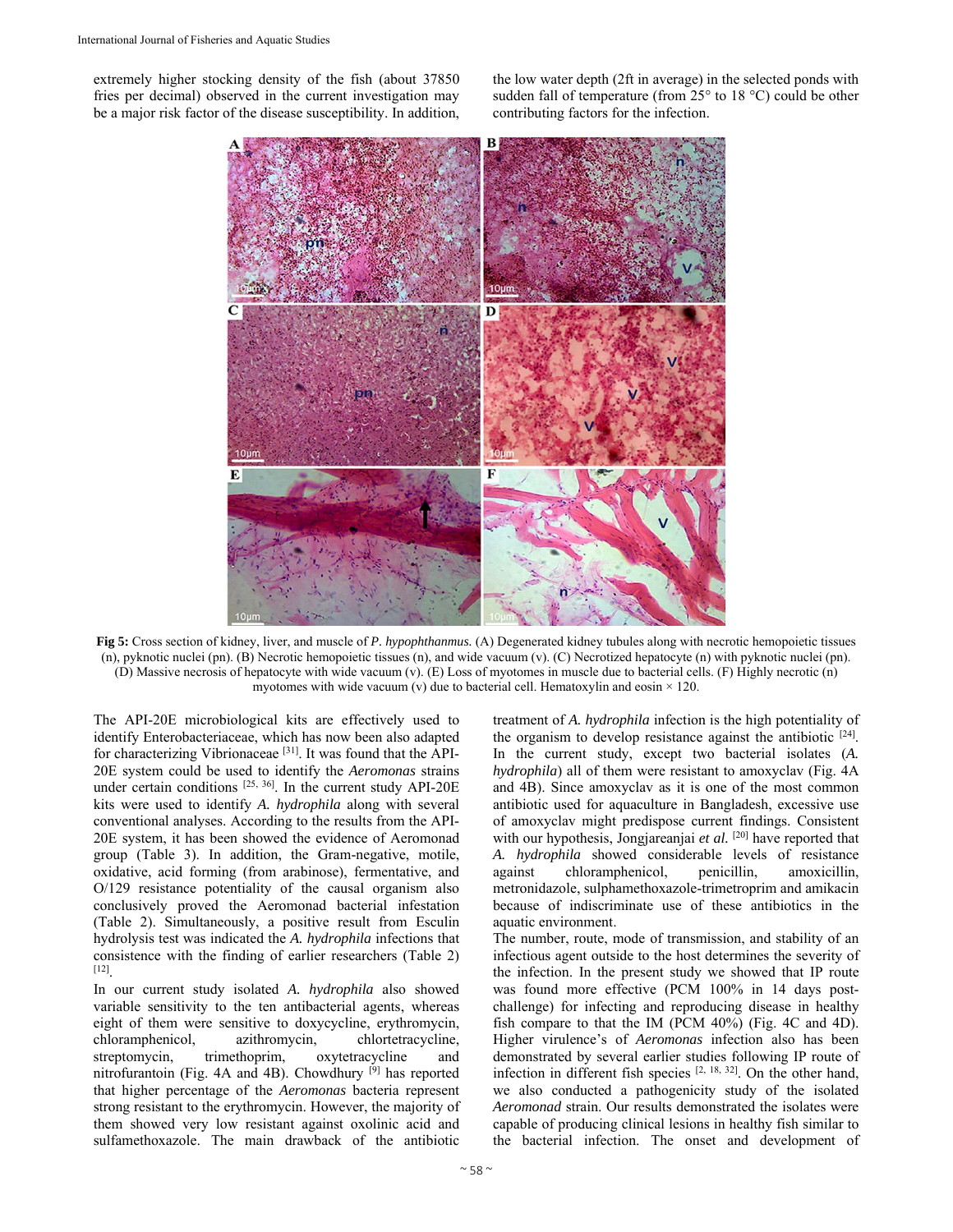hemorrhagic eye lesions demonstrated in the current study indicated an acute effect on the fish. Moralities in the experimental fish were most likely as a consequence of septicemia, since high numbers of pure cultures of the inoculated (aeromonad strains) were noticed in the kidney of the infected fish (Fig. 5A and 5B). Colonies of the bacteria were found in the myotome of muscles of the infected fish (Fig. 5C and 5D). Similar lesion also has been reported by another study due the aeromonad infection in with diseased grown up pangasius [19, 14].

#### **5. Conclusion**

*A. hydrophila* is a widely distributed pathogenic bacterium especially in warm water aquaculture that causes great economic losses to the aquaculture industry. To best of our knowledge, we showed the initial evidence of the isolation, identification, and characterization of *A. hydrophila* from the diseased juvenile pangasius in Bangladesh. We hypothesized that the bacterium could be one of the major pathogens of pangasius farming in Bangladesh. Our current findings provide a new horizon to develop possible theranostic strategies of *A. hydrophila* infection. However, further studies are needed to demonstrate the molecular and serological characterization of the organism. In addition, identification of virulence factors of *A. hydrophila* from pangasius also needs to be studied.

#### **6. Acknowledgement**

We thank Dr. Saidur Rahman of the Chung-Ang University for critical review of this manuscript. Nahar S was supported through an NSICT Fellowship, Government of Bangladesh. This work was financially supported by the Department of Aquaculture, Bangladesh Agricultural University, Bangladesh.

## **7. Conflict of Interest**

The authors declare that they have no conflict of interest.

#### **8. References**

- 1. Alain K. Isolation of *Aeromonas hydrophila* from naturally diseased thai pangas *Pangasius hypophthalmus.*  MSc thesis, Bangladesh Agricultural University, Mymensingh, Bangladesh, 2009.
- 2. Angka SL, Lam TJ, Sin YM. Some virulence characteristics of *Aeromonas hydrophila* in walking catfish (*Clarias gariepinus*) Aquaculture 1999; 130:103- 112.
- 3. Austin B, Austin DA. Bacterial Fish Pathogens: Diseases of Farmed and Wild Fishes. Edn 3, Springer-Praxis, Chichester, UK, 1999.
- 4. Banglapedia. Exotic Fish. Banglapedia, National Encyclopedia of Bangladesh, 2015.
	- http://www.banglapedia.org/ 2 March, 2015.
- 5. Banu GR. Studies on the bacteria *Aeromonas* spp. in farmed fish and water in Mymensingh region. MSc. thesis, Bangladesh Agricultural University, Mymensingh, Bangladesh, 1996.
- 6. Barrow GI, Feltham RKM. *Cowan* and Stell's Manual for the Identification of Medical Bacteria. 3rd edition. Cambridge University Press, UK, 1993, 311.
- 7. Belton B, Haque MM, Little DC, Sinth LX. Certifying catfish in Vietnam and Bangladesh: Who will make grade and will it matter? Food Policy 2011; 36:289-299.
- 8. Chiou S, Chang M. Correlation between extracellular

enzymes and virulence of *Aeromonas hydrophila,* Journal of Fisheries Society Taiwan 1994; 21:369-379.

- 9. Chowdhury MBR. Involvement of aeromonads and pseudomonads in diseases of farmed fish in Bangladesh Fish Pathology 1998; 33(4):247-254.
- 10. Crumlish M, Dung TT, Turnbull JF, Ngoc NTN, Ferguson HW. Identification of *Edwardsiella ictaluri*  from diseased freshwater catfish, *Pangasius hypophthalmus* (Sauvage), cultured in the Mekong Delta, Vietnam,Journal of Fish Diseases. 2002; 25(12):733-736.
- 11. DOF, Fisheries statistical year book of Bangladesh Fisheries resource survey system, Department of Fisheries, Ministry of Fisheries and Livestock, Dhaka. 2012-2013. http://document.bdfish.org/2015/08/fisheriesstatistical-yearbook-of-bangladesh-2012-2013/ 2 March 2014.
- 12. Erdem B, Karipta E, Çil E, Işik K. Biochemical identification and numerical taxonomy of *Aeromonas* spp. isolated from food samples in Turkey, Turkish Journal of Biology. 2009; 35:463-472.
- 13. FAO (Fisheries and Aquaculture Department). Global Aquaculture Production Statistics for the year, 2011. ftp://ftp.fao.org/FI/news/GlobalAquacultureProductionSt atistics2011.pdf 2 March 2014.
- 14. Faruk MAR, Patwary ZP, Hasan MM. Clinical and histopathological investigations in exotic catfish *Pangasianodon hypophthalmus* (Sauvage, 1878) under culture condition, Indian Journal of Fisheries. 2012; 59(4):183-185.
- 15. Faruk MAR, Sarker MMR, Alam MJ, Kabir MB. Economic loss from fish diseases on rural freshwater aquaculture of Bangladesh, Pakistan Journal of Biological Sciences. 2004; 7(12):2086-2091.
- 16. Ferguson HW, Turnbull JF, Shinn A, Thompson K, Dung TT, Crumlish M. Bacillary necrosis in farmed *Pangasius hypophthalmus* (Sauvage) from the Mekong Delta, Vietnam, Journal of Fish Diseases. 2001; 24(9):509-513.
- 17. Hasan MA. Pathogenicity of *Aeromonas hydrophila* in EUS like disease affected *Heteropneustes fossilis*. MSc thesis, Bangladesh Agricultural University, Mymensingh, Bangladesh, 2007.
- 18. Iqbal MM, Tajima K, Sawabe T, Nakano K, Ezura Y. Phenotypic and genotypic identification of *Aeromonas*  species isolated from the epizootic ulcerative syndrome fishes in South East Asian countries Fish Pathology 1998; 33(4):255-263.
- 19. Islam MT. Histopathological studies of shing (*Heteropneustes fossilis*) experimentally infected with the bacterial pathogen *Aeromonas hydrophila*. MSc thesis, Bangladesh Agricultural University, Mymensingh, Bangladesh, 2006.
- 20. Jongjareanjai M, Assawawongkasem N, Chansue N. *In vitro* antibiotic susceptibility of *Aeromonas hydrophila*  isolated from disease ornamental fish, Journal of Veterinary and Medicine. 2009; 39(3):225-229.
- 21. Lio-Po GD, Albright LJ, Alapide-Tendencia EV. *Aeromonas hydrophila* in the Epizootic Ulcerative Syndrome EUS of snakehead (*Ophiocephalus striatus*) and catfish (*Clarias batrachus*): Quantitative estimation in natural infection and experimental induction of dermomuscular necrotic lesion. In: M Shariff, RP Subasinghe and JR Arthur (eds). Diseases in Asian Aquaculture I Fish Health Section, Asian Fisheries Society, Manila, 1992, 461-474.